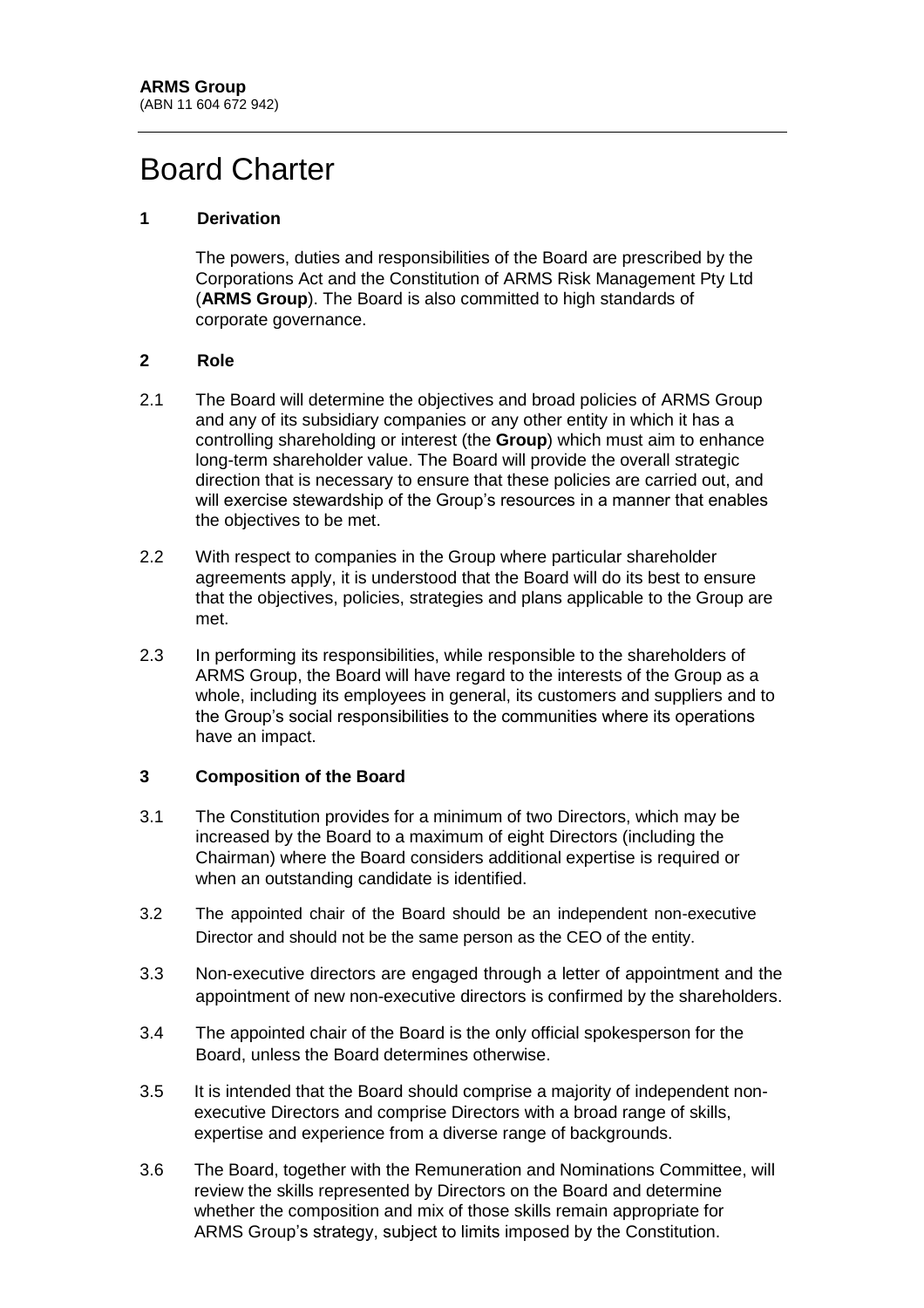## **4 Functions**

The Board has delegated day-to-day management of the business to the Chief Executive Officer and management team, and has reserved certain powers for itself. The main functions of the Board in carrying out its role are as follows:

- 4.1 Composition
	- (a) considering, on recommendation of the Remuneration and Nominations Committee, the necessary and desirable competencies of Board members;
	- (b) reviewing, on recommendation of the Remuneration and Nominations Committee, the Board's structure and performance from time to time and making decisions on new appointments to the Board;
	- (c) periodically evaluating the performance of the Board, its committees and individual Directors;
	- (d) appointing the chair of the Board; and
	- (e) approving the terms of appointment between ARMS Group and each of its non-executive Directors.
- 4.2 Strategy
	- (a) setting and appraising the objectives, policies, strategies and performance of the Group;
	- (b) keeping under review the general progress and long-term development of the Group in the light of the political, economic and social environments in which it operates;
	- (c) monitoring the financial state and performance of the Group (including investment and finance plans), determining the desired financial objectives and approving the Group's budget;
	- (d) approving major changes in organisation and the shape of the Group, including entry into new fields of operation and departure from those which are no longer appropriate; and
	- (e) approving major expenditures and transactions with other companies (including, for example, acquisitions, disposals, joint ventures and significant supply arrangements) and monitoring capital management.
- 4.3 Risk management and compliance
	- (a) requiring that mechanisms are put in place to review and guide the risk management framework and internal control systems;
	- (b) monitoring and reviewing the effectiveness of ARMS Group's internal control function and systems;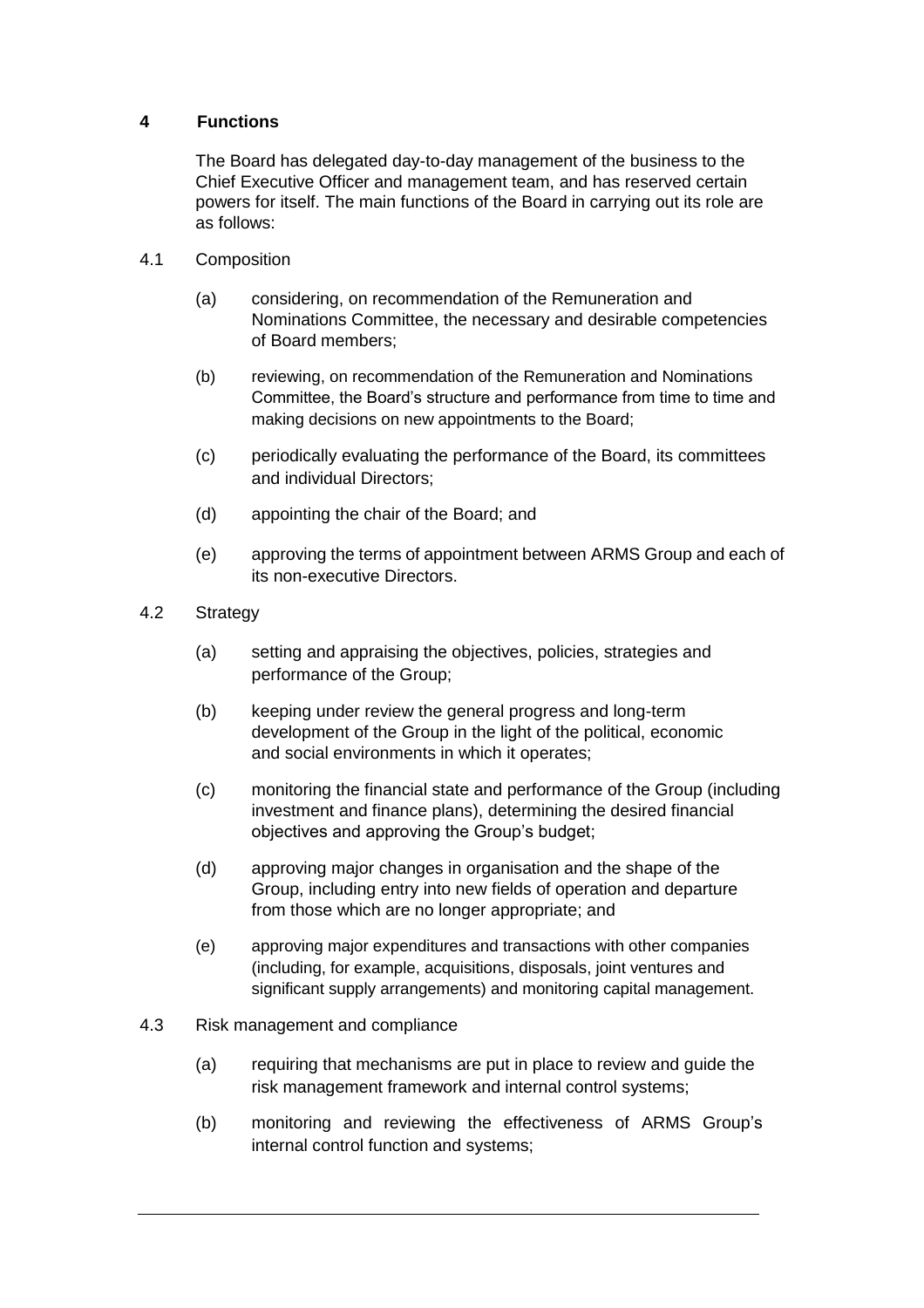- (c) monitoring and reviewing the effectiveness of ARMS Group's external audit and risk management systems;
- (d) monitoring and reviewing ARMS Group's key risks and mitigation strategies;
- (e) requiring that mechanisms and processes are put in place to assess and determine that ARMS Group's accounts are true and fair;
- (f) determining that satisfactory arrangements are in place for auditing ARMS Group's financial affairs, including selecting and recommending any changes to auditors as required at general meetings, and that the scope of the internal audit is adequate;
- (g) considering the adequacy of ARMS Group's insurance coverage; and
- (h) reviewing and monitoring all related party transactions to identify whether consideration should be given to seeking shareholder approval.
- 4.4 Corporate governance and legal compliance
	- (a) reviewing and monitoring Group processes to ensure that they adhere to appropriate standards and values and that proper policies are developed and followed in relation to:
		- (1) compliance with laws;
		- (2) safety, health and environment matters;<br>(3) corporate governance; and
		- corporate governance; and
		- (4) corporate culture;
	- (b) establishing and monitoring an organisational culture of compliance; and
	- (c) performing such other functions as are prescribed by law.
- 4.5 Reporting
	- (a) approving and monitoring internal and external financial and other reporting, including reporting to shareholders and other stakeholders (as appropriate);
	- (b) requiring that mechanisms are put in place for ARMS Group's shareholders and the market as a whole being provided with adequate, accurate and timely information on material developments affecting the Group; and
	- (c) approving Directors' reports, financial statements, dividends and corporate governance statements.
- 4.6 Investor relations
	- (a) designing and monitoring an investor relations program to facilitate effective two-way communication with investors.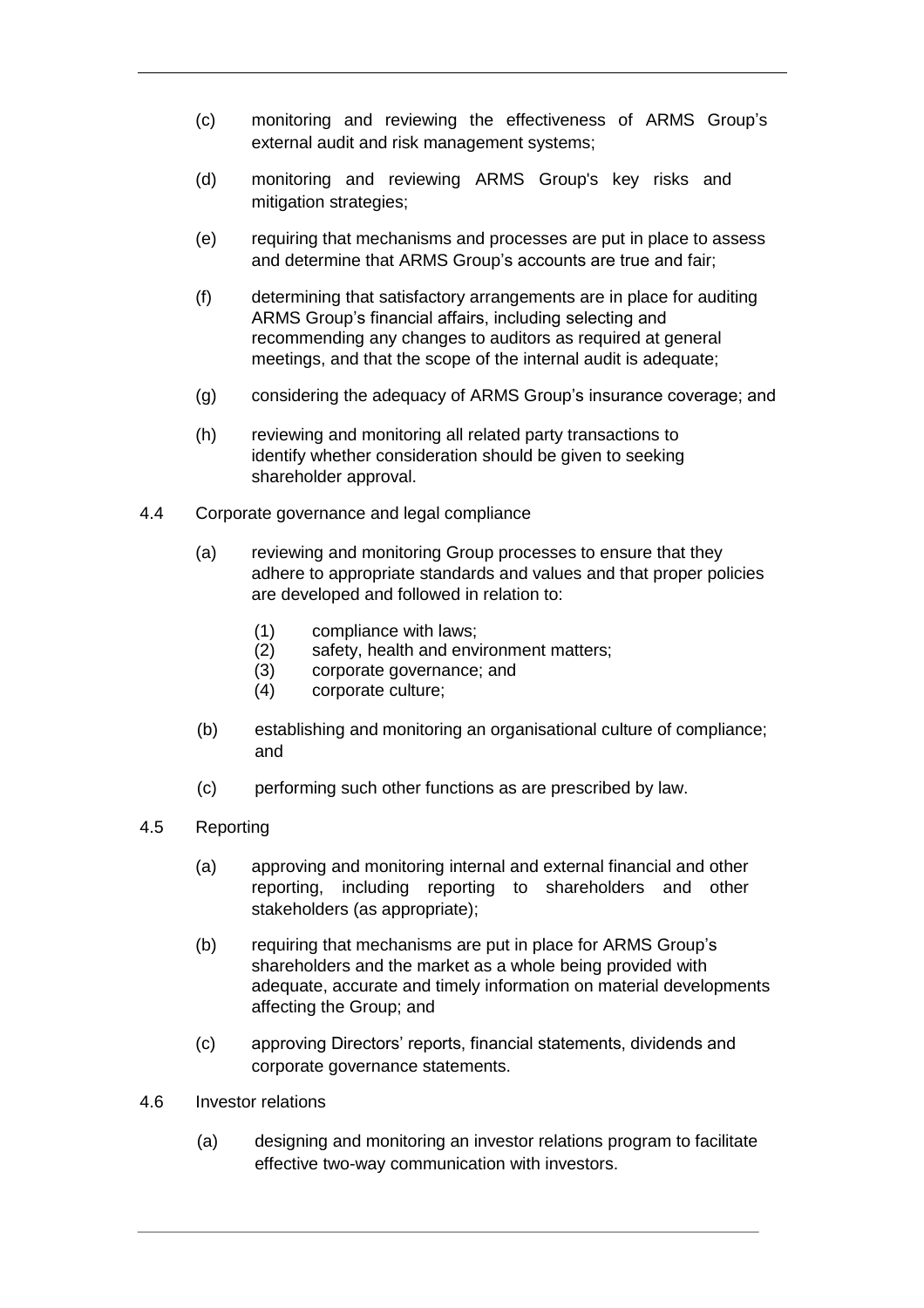- 4.7 Management
	- (a) appointing, remunerating and removing (if appropriate) the Chief Executive Officer and review of his or her performance;
	- (b) monitoring and periodically evaluating the performance of executive management;
	- (c) delegating clear responsibility and authority to the committees of the Board, the Chief Executive Officer and Directors or groups of Directors;
	- (d) monitoring and reviewing regularly the performance of those who hold delegated powers;
	- (e) defining the powers to be reserved to the Board;
	- (f) reviewing and monitoring HR policies and talent development;
	- (g) supporting the Chief Executive Officer in the discharge of his/her responsibilities; and
	- (h) ratifying the appointment (and, if appropriate, the removal from office) of the Chief Financial Officer.
- 4.8 Remuneration and performance
	- (a) giving approval or support as appropriate to the most senior appointments in the Group and ensuring that adequate career development, succession and remuneration arrangements exist for them;
	- (b) periodically assessing the performance of the Chief Executive Officer against established objectives and key performance indicators; and
	- (c) approving the ARMS Group's overall remuneration framework.
- 4.9 Induction and continuing education
	- (a) ensuring that all new Directors appointed to the Board undertake an induction program coordinated by the Company Secretary to assist them in fulfilling their duties and responsibilities; and
	- (b) ensuring Directors and key executives undertake continuing professional development opportunities to update and enhance their skills and knowledge to enable them to discharge their duties effectively.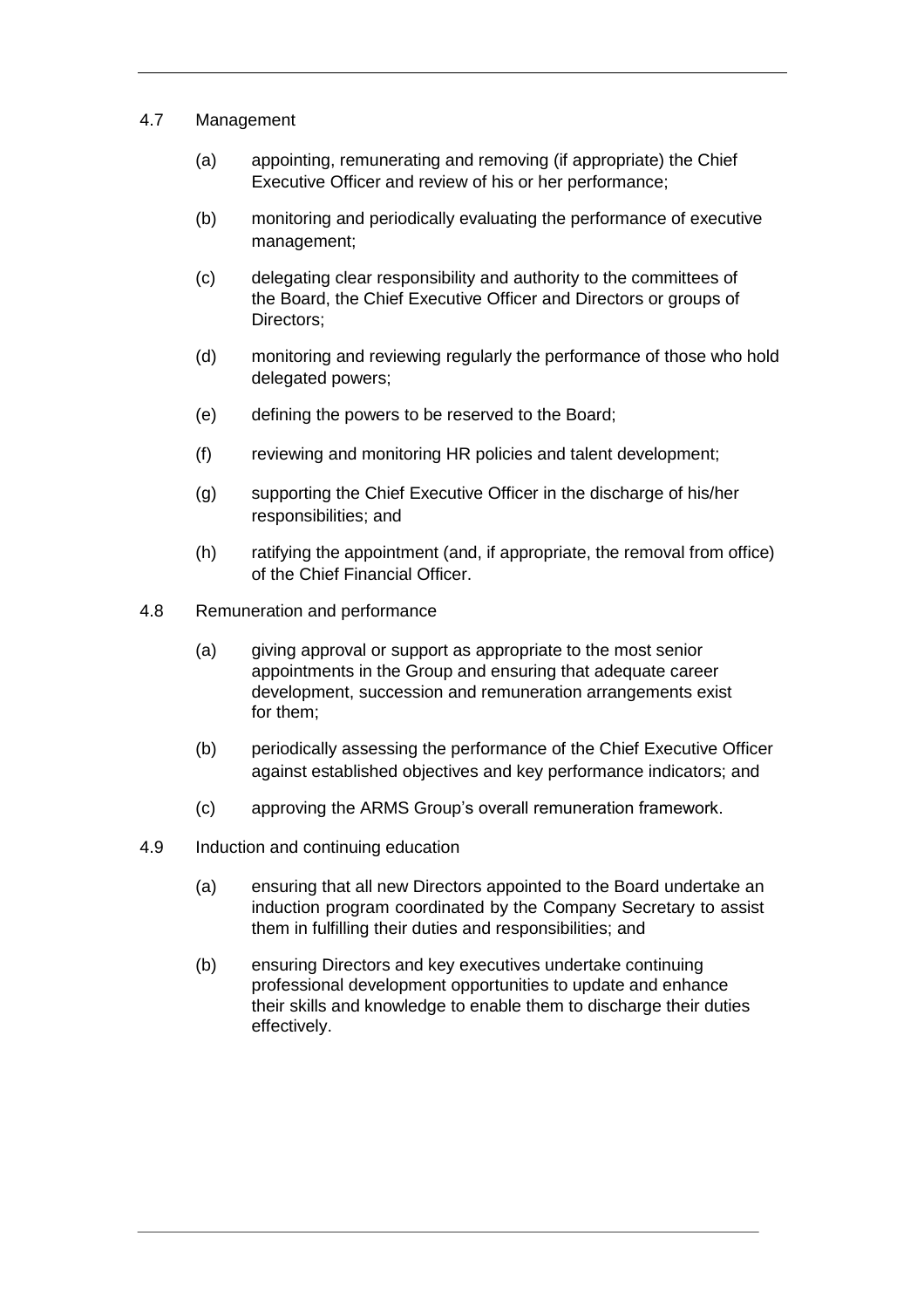## 4.10 Board Committees

- (a) Establishing and delegating specific functions to Board Committees as considered appropriate by the Board (including ad hoc Committees on an 'as needs' basis). As at the date of adoption of this Charter, the Board has established the following Standing Committees:
	-
	- (1) Audit and Risk Committee; Remuneration and Nominations Committee;
	- (3) Safety and Sustainability Committee;
- (b) adopting Charters setting out the membership, responsibilities and reporting obligations of each Board Committee; and
- (c) considering and adopting, where appropriate, recommendations of the Board Committees.

## **5 Role of Company Secretary**

- 5.1 The Board is responsible for appointing (and, if appropriate, removing from office) the Company Secretary.
- 5.2 The Company Secretary's responsibilities include:
	- (a) organising Board and Board Committee meetings, including coordinating the preparation of agendas and papers;
	- (b) preparing minutes of Board and Board Committee meetings;
	- (c) providing governance, administrative and other support to the Directors;
	- (d) engaging independent professional advisers at the request of the Board or a Board Committee;
	- (e) providing a point of reference for dealings between Board and management;
	- (f) keeping statutory records up to date; and
	- (g) attending to the statutory requirements relating to ARMS Group's registered office, annual returns and lodgement of other documents with ASIC.
- 5.3 The Company Secretary will attend all Board and Board Committee meetings and will report directly to the Board, through the chair, on all matters to do with the proper functioning of the Board.

### **6 Independence**

- 6.1 All Directors will bring an independent judgement to bear on Board decisions.
- 6.2 The Board has adopted guidelines for assessing the independence of each Director and will review those guidelines periodically to ensure that they remain appropriate for the ARMS Group.